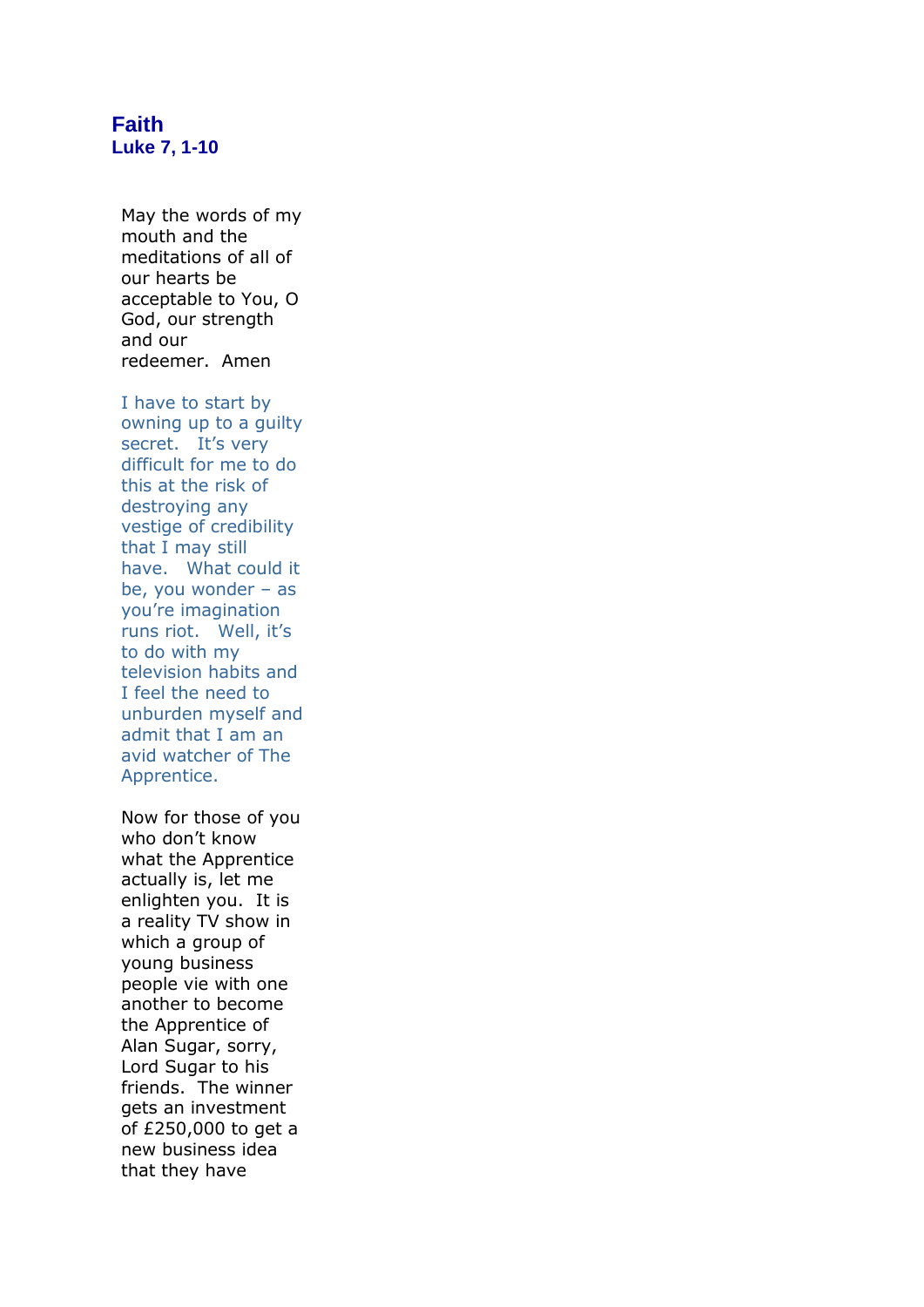dreamt up off the ground and they also get the dubious pleasure of Lord Sugar as their business partner.

How does the noble Lord decide which of these hopefuls will be the recipient of his largesse? Well, each week, the hopefuls, operating in two opposing teams are set a business task that needs to be completed as a team. One team wins, the other loses and someone from the losing team gets pointed at by Lord Sugar who snarls, "You're Fired".

That's how it works and so, you may ask, why do I watch it so avidly? Maybe it's because I have spent my life in business and so can relate to the tasks and the business people trying to complete them? Well no, basically the tasks all tend to be pretty facile and bear little resemblance to the real world of business and the behaviour that they encourage goes against everything I have ever learnt in business.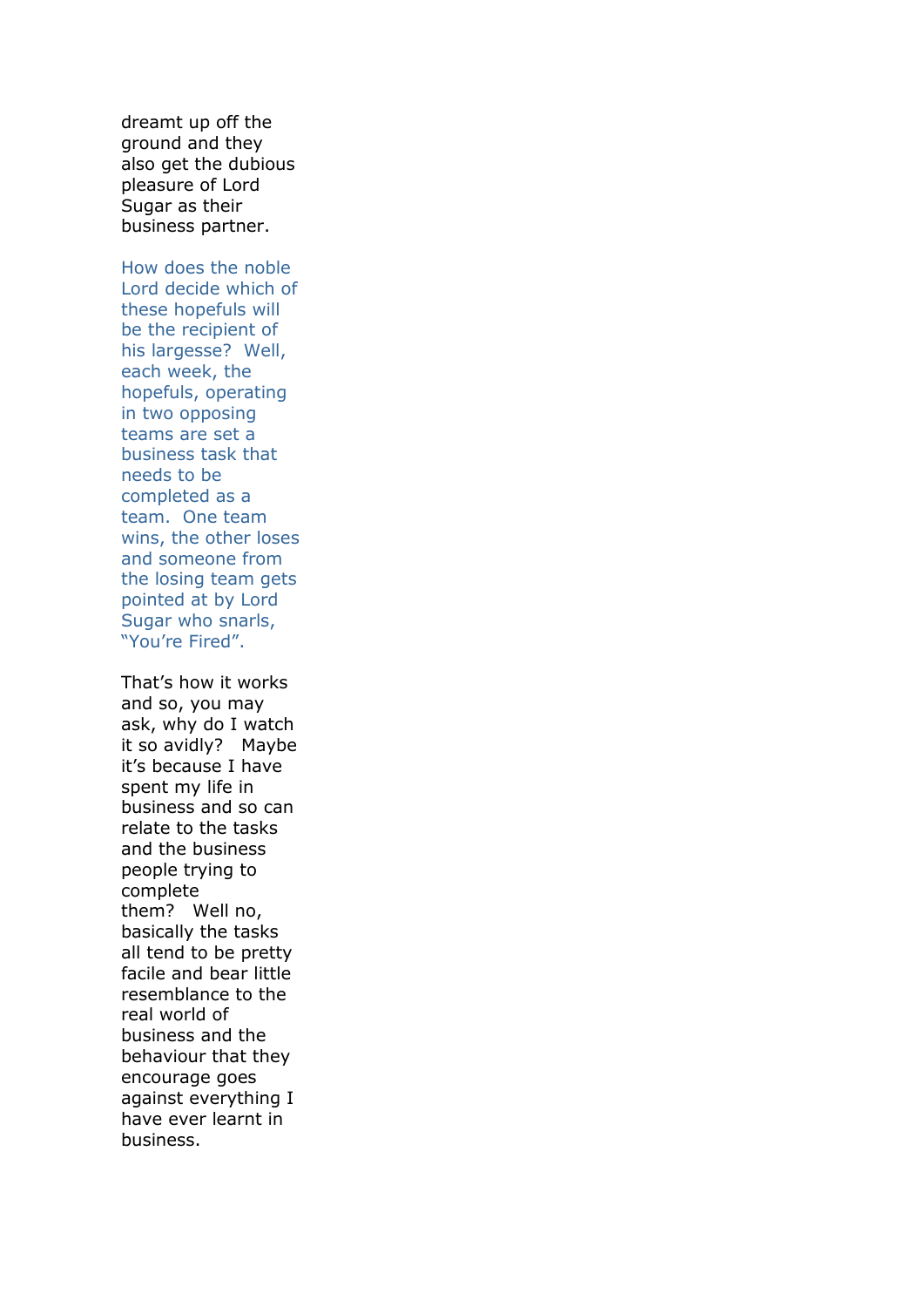Each of the contestants appears to have an ego the size of a small planet and their behaviour towards each other is nothing short of appalling. They snipe, shout, snarl, backstab and bad mouth each other at every opportunity. They also display an astonishing degree of arrogance which is only balanced by an equally astonishing degree of incompetence when it comes to the simplest business task.

This week saw the teams in Dubai trying to source 8 Middle Eastern items at the lowest possible cost in order to test their negotiating skills. They had a day to do this and I am quite sure that if I handed any one of you a wad of cash and a shopping list of 8 items you would, as a minimum come back with all 8. It is basically a shopping trip – how difficult could it be?

Well, one team only managed to buy 6 items and they won! The others managed 4, one of which was the wrong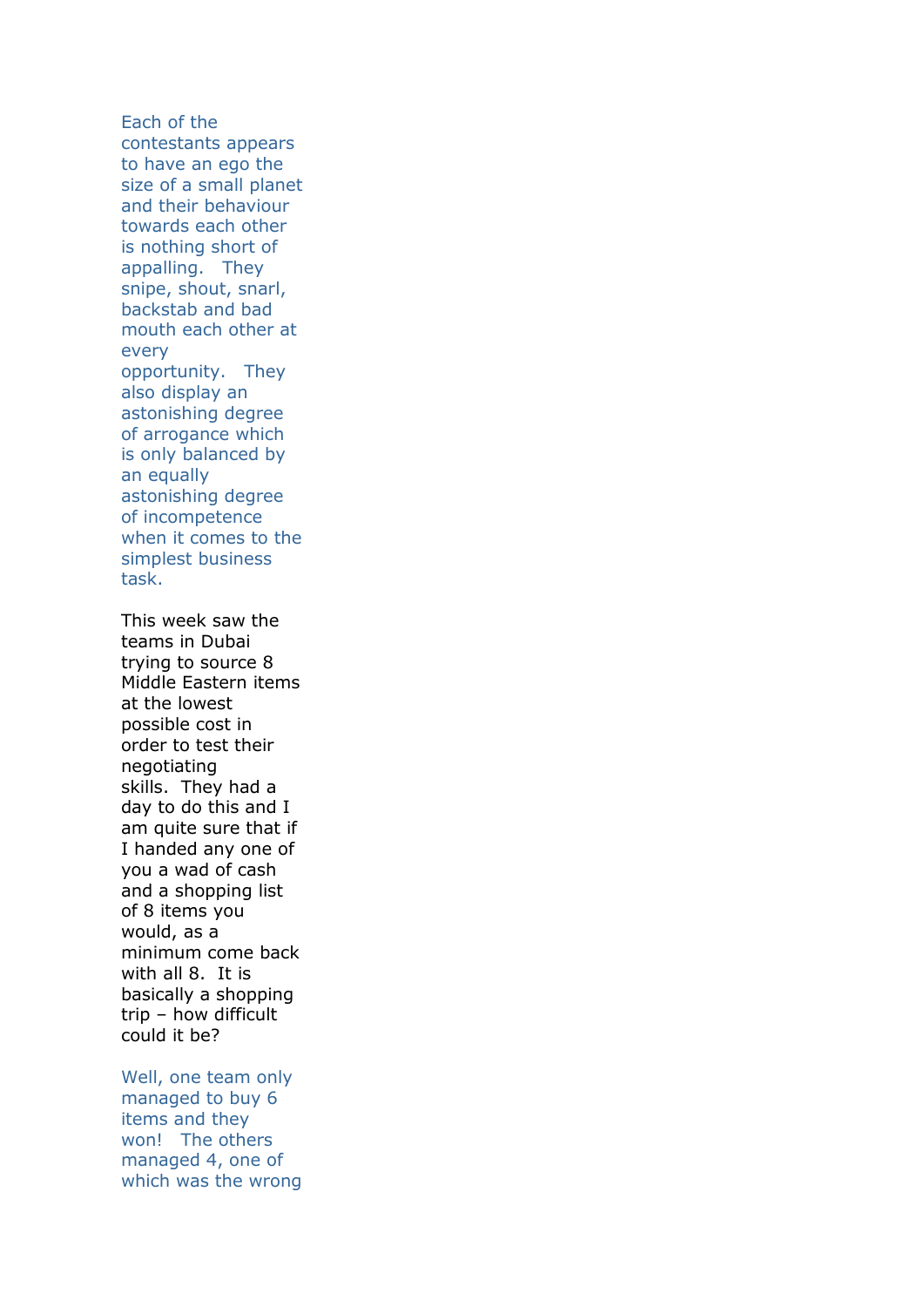thing. A measure of their complete incompetence was that one of the items was a mahogany oud, standard size. The team leader was convinced that oud was a perfume and despite one of his team pointing out that perfumes were not normally made from mahogany, wasted a lot of the day trying to find this nonexistent fragrance.

Had they taken approximately 5 seconds to type the word 'oud' into Google on one of the many smartphones that they are permanently glued to, they would have found out instantly that an 'oud' is a stringed instrument – made, surprise surprise, from mahogany.

## So, if they are so

cringingly hopeless, why do I torture myself by watching it? Well of course the reason is, that it's great telly and hilariously funny. To watch people who are so full of their own self importance fail abjectly week after week is quite cathartic. Best of all, we get to sit in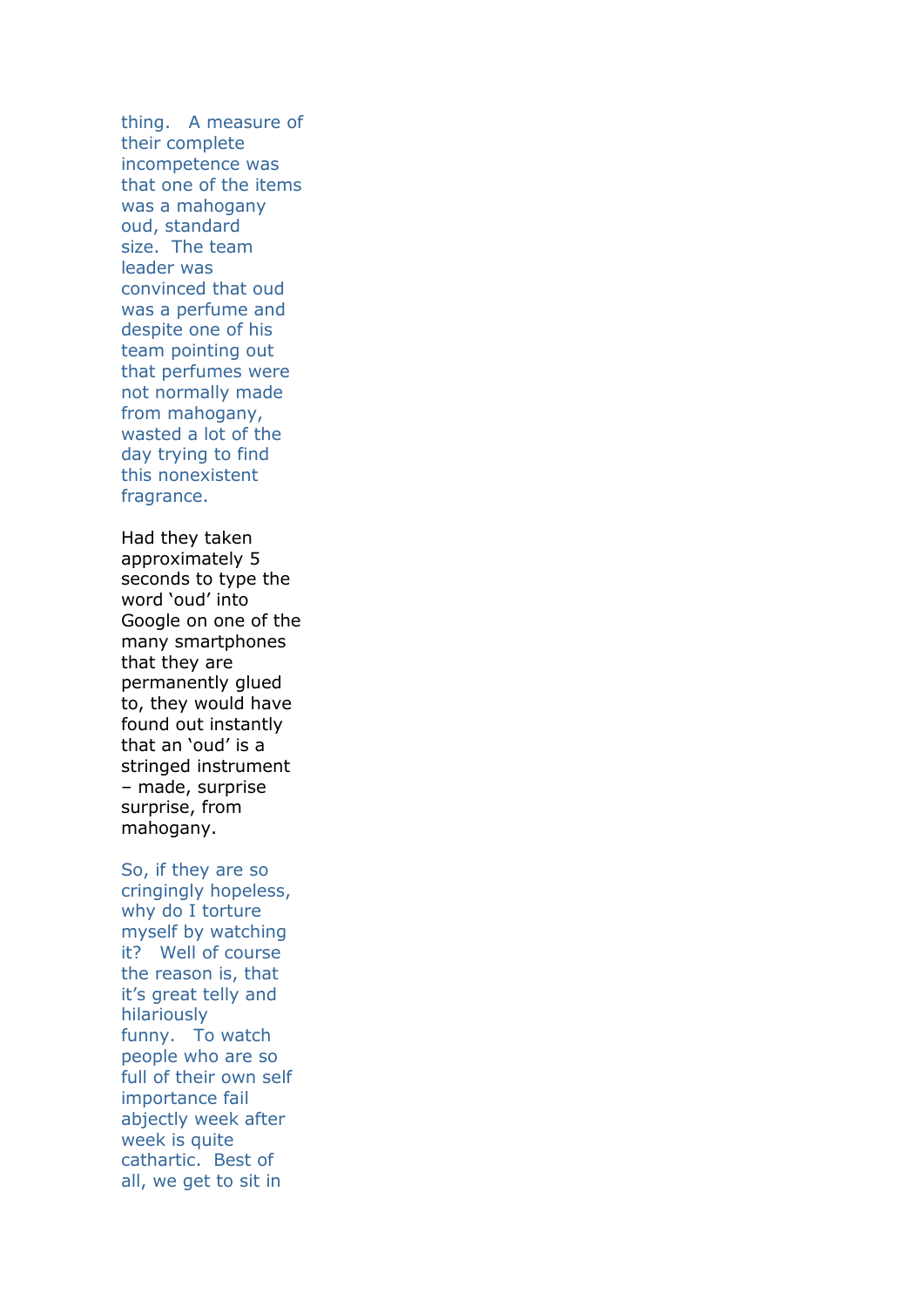the Boardroom with Lord Sugar and watch as he tells them in great detail just how stupid they have been.

At one stage, I used to worry that the programme was creating a false view of business that would put youngsters off from taking it up as a career. This view that, unless you were a preening bully, you couldn't be a businessman. I'm more relaxed about it now because with each successive series, the contestants have become so stereotyped that they are almost human cartoons and I can't believe that anyone would actually believe that this is the way business people really behave.

It is based on some strange belief that if you want people to follow you and do what you say as a manager, then you need to use your power to bully them into submission. We almost have this in built expectation that, with power comes arrogance. The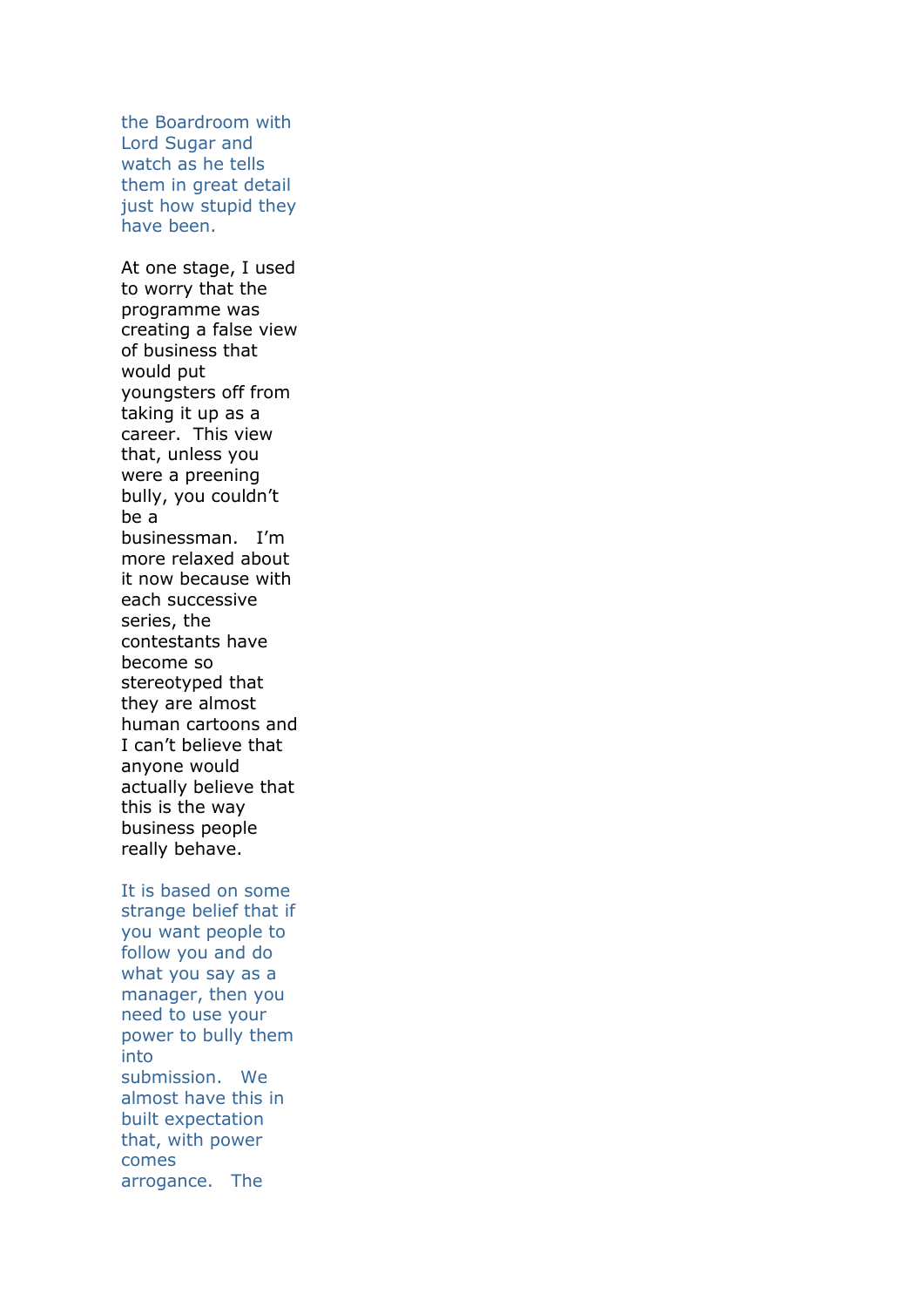contestants in the Apprentice, who have no power in the process compensate with excessive arrogance to create an aura of power.

It's not that surprising and we do, unfortunately have many examples in public life of power inducing arrogance and unacceptable behaviour. Whether it's a small minority of famous TV personalities like Jimmy Saville or Stuart Hall abusing young girls or a small minority of MP's abusing the trust of their constituents and fiddling their expenses, there is little doubt that we can support the premise that power corrupts and absolute power corrupts absolutely.

## This famous

quotation was made by Baron Acton in 1887 in a letter to Bishop Mandell Creighton. What he actually said was, "Power tends to corrupt and absolute power corrupts absolutely. Great men are almost always bad men" Seems a bit black and white to me but I think the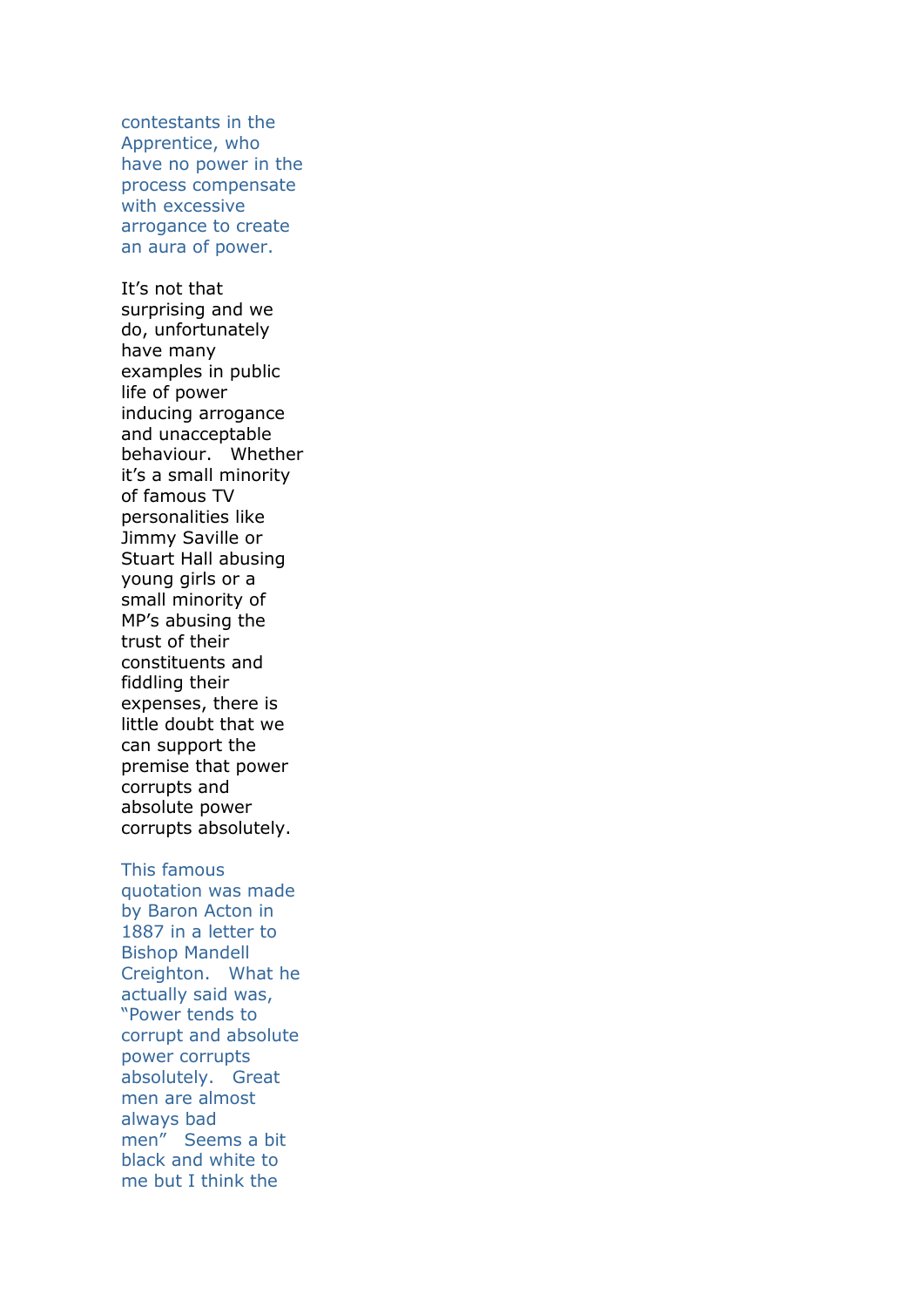truth in it is that we are never really surprised when powerful people show themselves to be bad people but are often surprised by the opposite – and there are examples from history of the opposite.

One contrast in today's world that stands out for me is that between two powerful men in Africa. Both became absolute rulers of their nations after bitter struggles. One is Robert Mugabe and the other is Nelson Mandela. Mugabe appears to have followed that well trodden path on achievement of power – that of dictatorship, whereas Mandela has done the opposite.

Mugabe has used his

position of power to wreak revenge on those he saw as his erstwhile oppressors whereas Mandela has sought peace and reconciliation. One can't help feeling that history will remember Mandela long after it has forgotten Mugabe.

We are surprised by powerful people like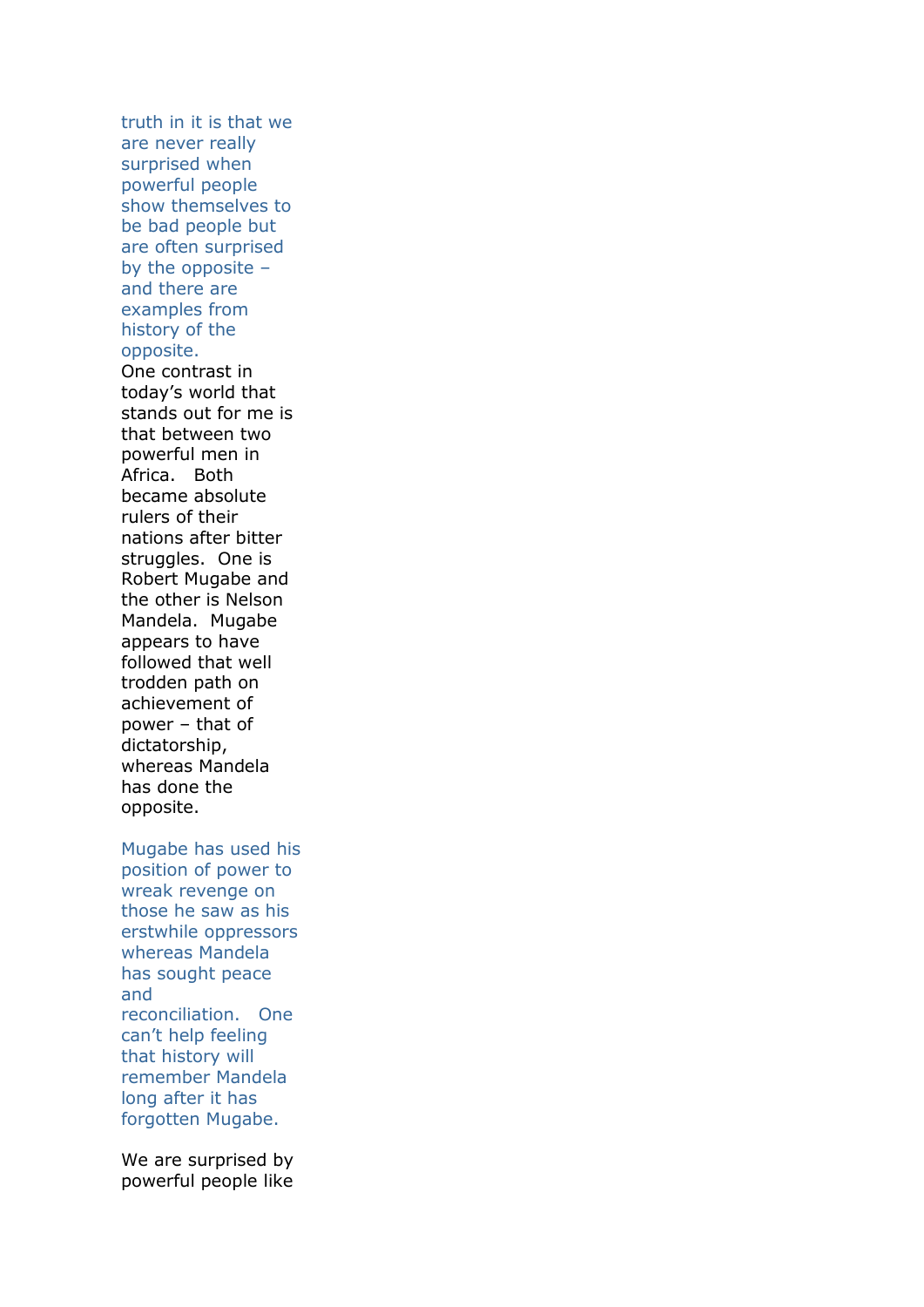Mandela who choose humility much more than by powerful people who choose arrogance and even Jesus felt the same way in our reading today when a powerful man showed himself to be humble.

Jesus had just come to Capernaum when he was met by some of the Jewish leaders who sought his help for a Roman Centurion. Now this, in itself was exceptional as the Jews would not normally go out of their way to help the occupying Romans and certainly not a powerful senior soldier. In this case they told Jesus that this man had a beloved slave who was very sick and that he was deserving of help as he was a good and worthy man who loved the Jewish people and even helped them to build their synagogue.

Jesus sets off for the centurion's house – no doubt intrigued by this unusual behaviour from a powerful man but it gets even stranger. The centurion reflects on the request that has been made on his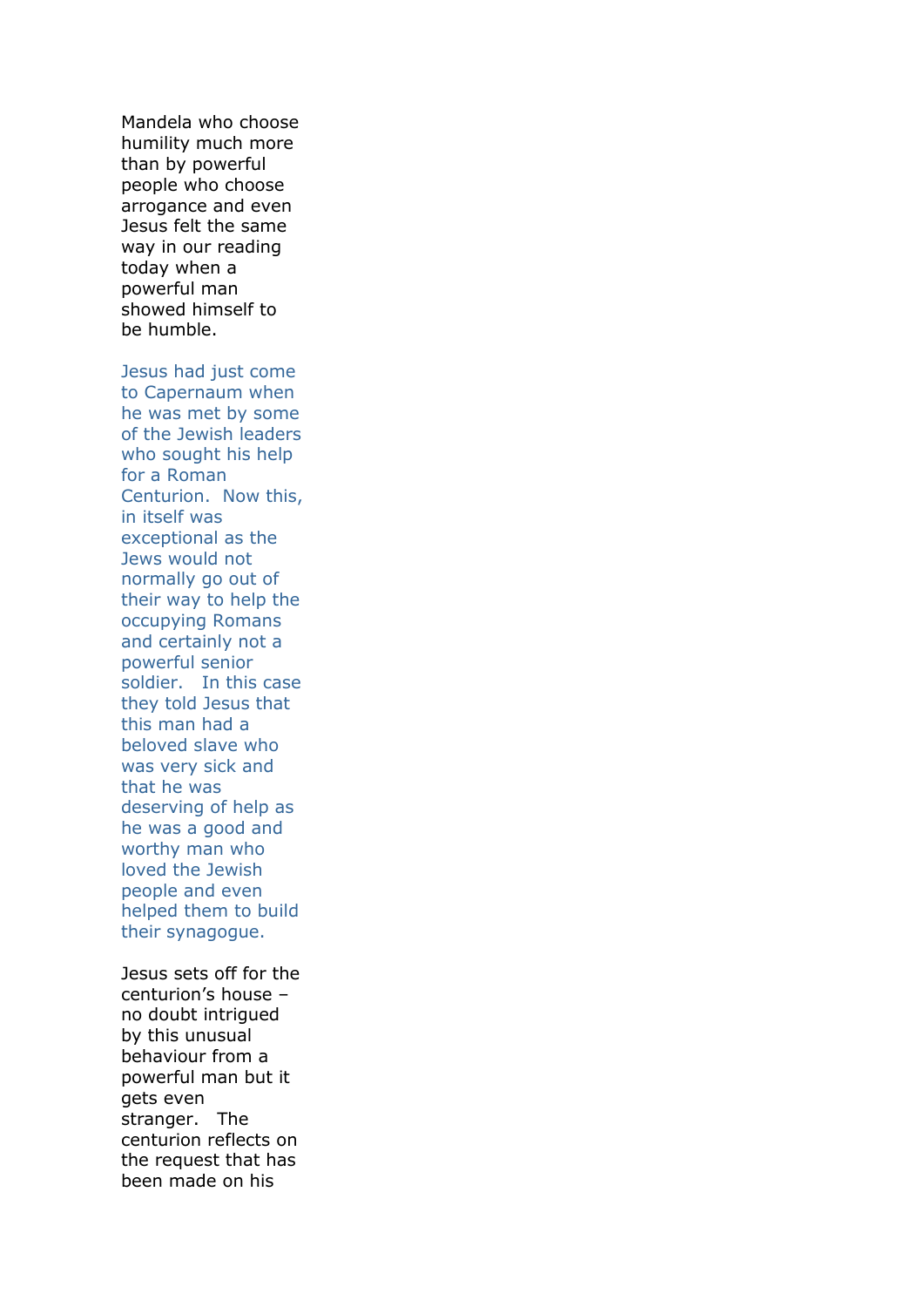behalf and then sends another delegation to intercept Jesus. This time they relay the following message from the centurion to Jesus, "Lord, do not trouble yourself, for I am not worthy to have you come under my roof; therefore I did not presume to come to you. But only speak the word, and let my servant be healed."

Jesus is amazed and says to those around him, "Not even in Israel have I found such faith as this" The messengers return to the centurion's house and find that the slave has been healed.

Now for me, there are a number of things that this story tells us about the nature of faith. Firstly, this expression of faith comes from a powerful man showing great humility and is memorable for that alone. Secondly, a powerful Roman has chosen to put his faith in an itinerant **Jewish** preacher. Thirdly, Jesus makes great pains to declare the man's faith, putting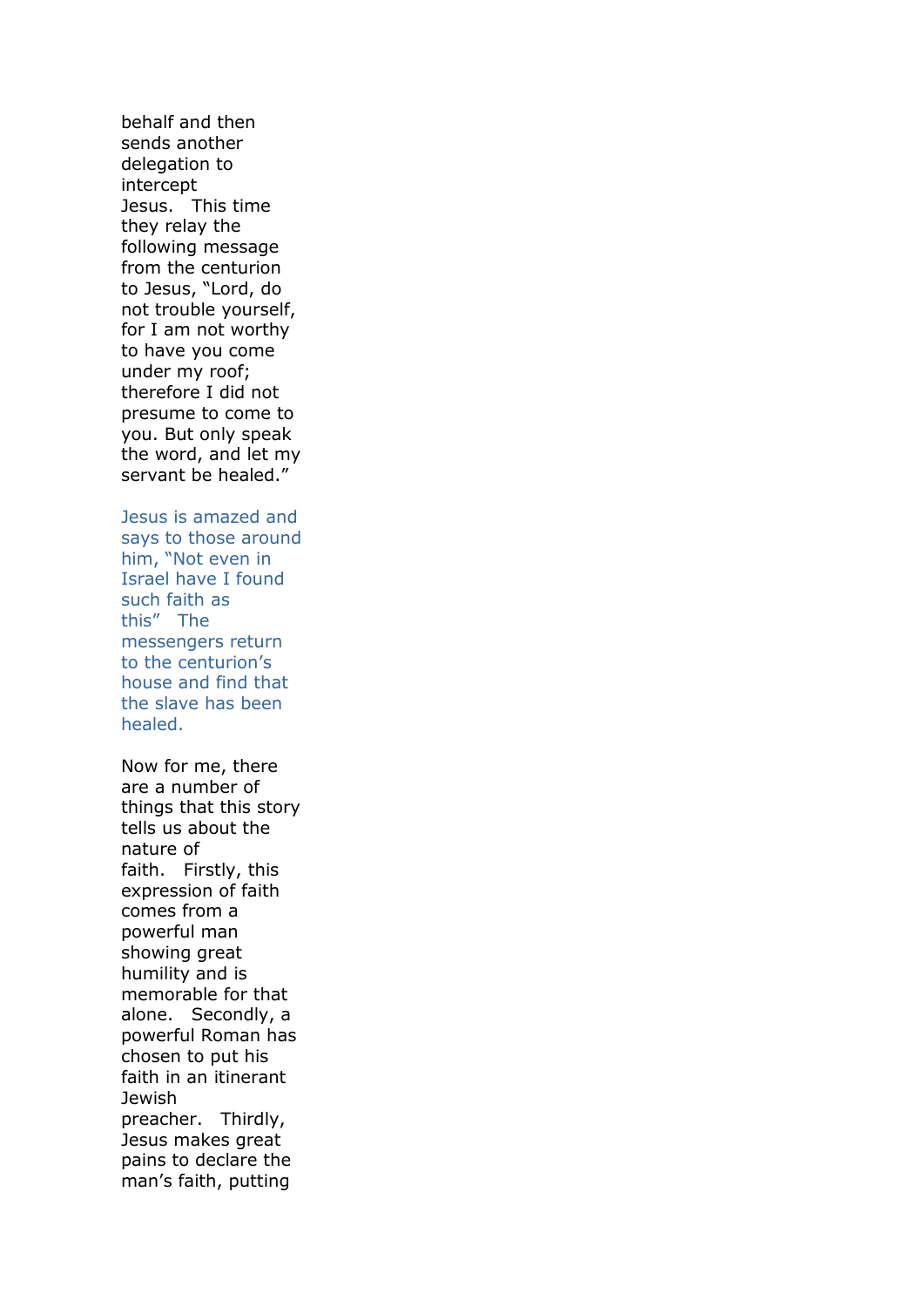it above the faith he has witnessed from the Jews – thereby potentially making himself very unpopular.

Jesus wants to establish that faith is not the preserve of the members of the club, the insiders but can just as well be found in the outsiders, the unexpected believers and I think that is a key message for all of us from today's gospel. Faith can be found in unexpected places and from unexpected people and Jesus wants us all to know that and be open to it. We mustn't allow ourselves to believe that our particular church, or our particular doctrine or even our particular religion is the only path to faith.

We need to be open to the belief that God's love and His word is there for all, not just for Christians and that we should remember to take that message out into the world. We all, I am sure, have friends or family who do not profess a faith. What should we do about them? Should we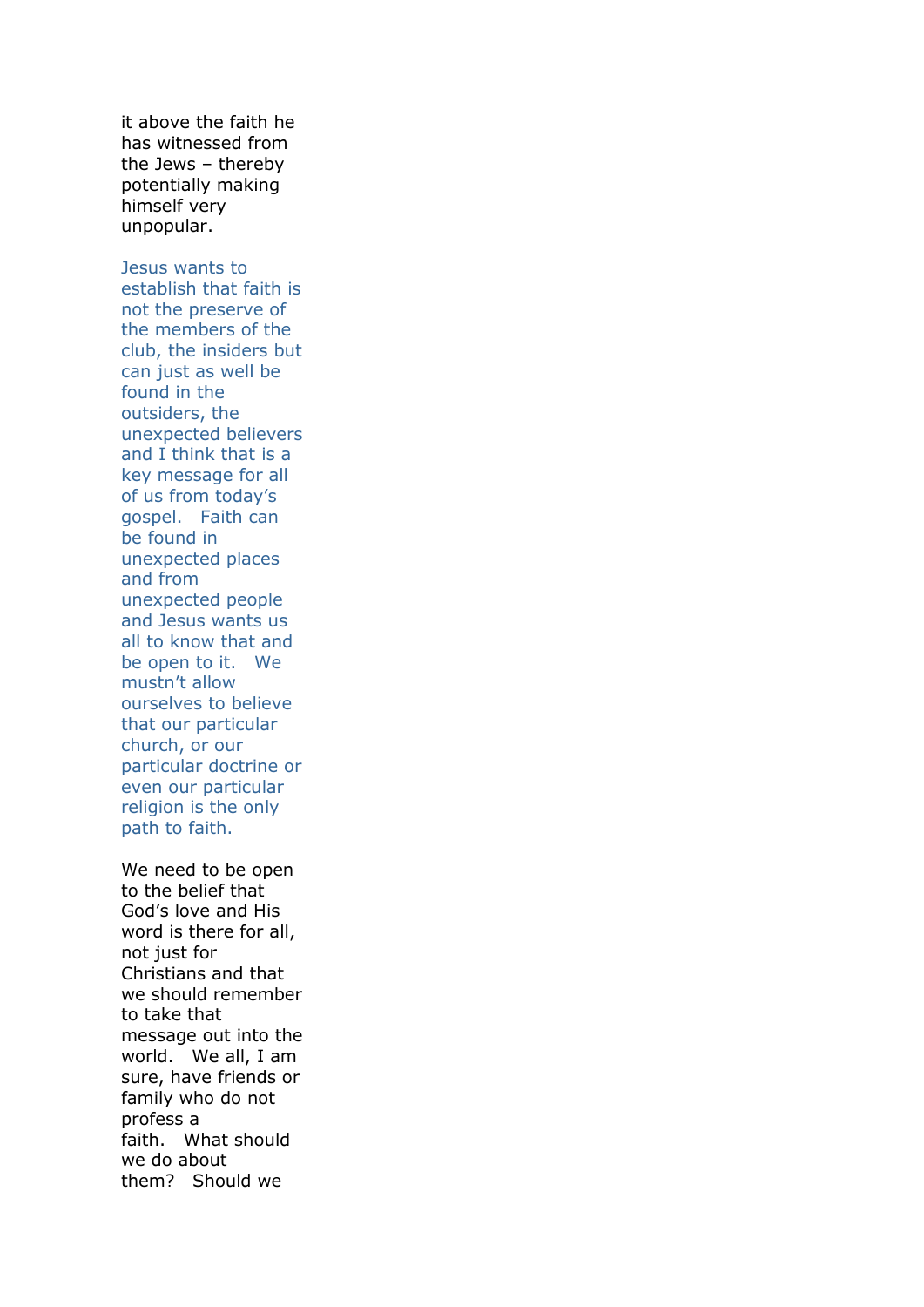evangelise and badger them into coming to church in the belief that they are doomed to eternal damnation if they don't?

Pope Francis shocked a lot of people last week in his Wednesday sermon when he said that all people are redeemed by Christ's sacrifice and he invited his hearers to meet all people, whether they believe or not. Those of our friends and family who don't believe are loved by God just as we are. Christ's sacrifice on the cross was as much for them as it was for us. Many of them are good people doing really good things and we should praise God for them and not condemn them for their lack of declared faith.

Condemnation is God's prerogative and not ours. I would not profess to know the mind of God – all I know is that we were given a great commandment, to love our neighbour as ourselves.